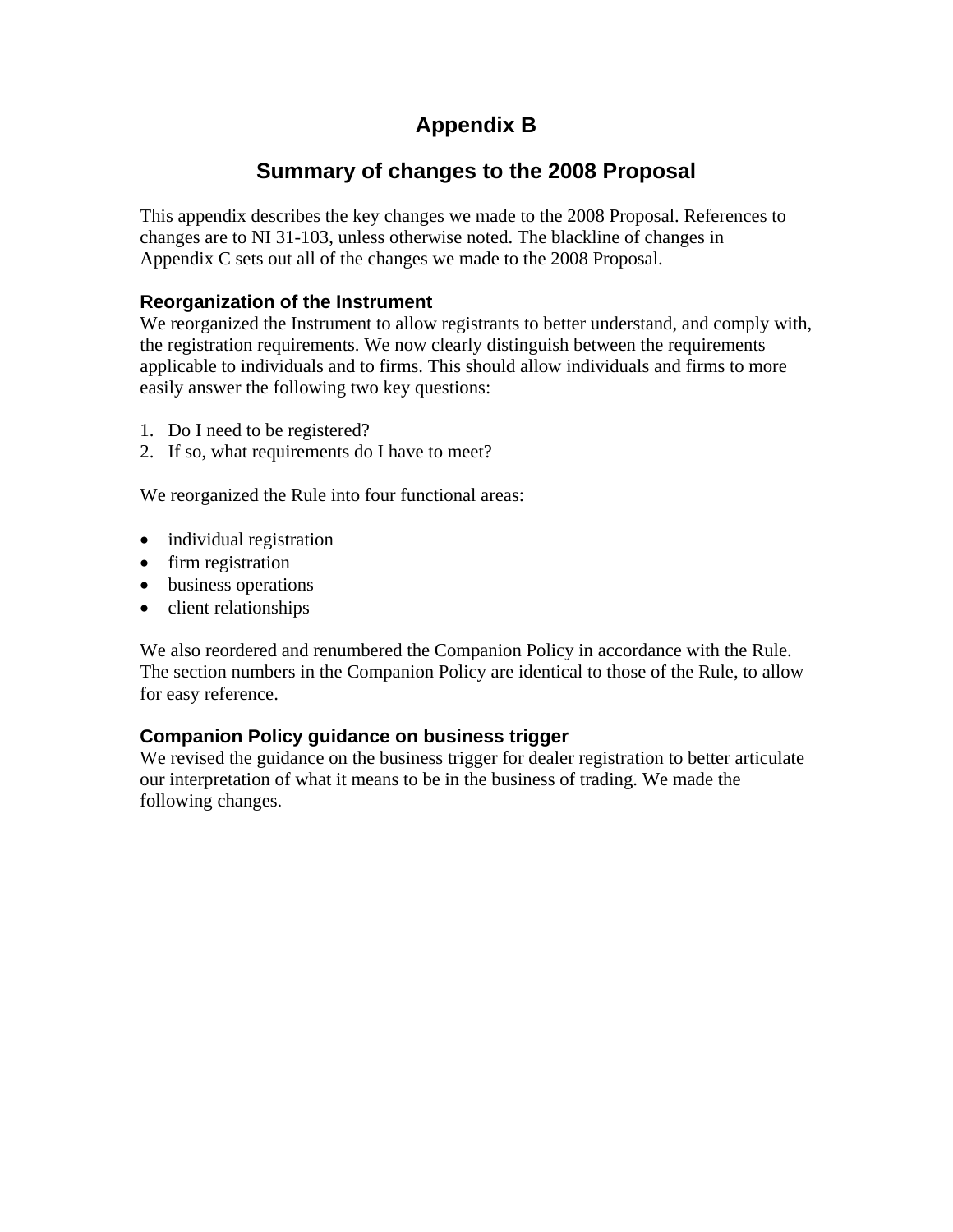| <b>Changes to Companion Policy quidance</b><br>on the business trigger                                                                                                                                                                                                                                                                                                                                                                                                                                                                                     |                                                       |                                                                                                                                                                                                                                                                                                                                    |  |  |  |
|------------------------------------------------------------------------------------------------------------------------------------------------------------------------------------------------------------------------------------------------------------------------------------------------------------------------------------------------------------------------------------------------------------------------------------------------------------------------------------------------------------------------------------------------------------|-------------------------------------------------------|------------------------------------------------------------------------------------------------------------------------------------------------------------------------------------------------------------------------------------------------------------------------------------------------------------------------------------|--|--|--|
| <b>Deletions</b>                                                                                                                                                                                                                                                                                                                                                                                                                                                                                                                                           | <b>Addition</b>                                       | <b>Clarifications</b>                                                                                                                                                                                                                                                                                                              |  |  |  |
| Reference to the business<br>trigger test for investment<br>fund managers because the<br>business trigger is not part of<br>the legislative trigger for<br>investment fund manager<br>registration.<br>Discussion of trading for<br>one's own account. This<br>reflects the addition of an<br>exemption for trades through<br>a registered dealer.<br>Discussion of principal<br>trading at registered firms.<br>The concerns expressed in<br>our previous publication are<br>more appropriately managed<br>by the registered firm's<br>internal controls. | Expanded guidance on<br>$\bullet$<br>venture capital. | The list of business trigger<br>٠<br>factors is not exhaustive.<br>Some of the business trigger<br>$\bullet$<br>factors apply only to trading<br>activities.<br>We will not automatically<br>٠<br>assume that an individual or<br>firm acting as an<br>intermediary is necessarily in<br>the business of trading in<br>securities. |  |  |  |
| Discussion of mortgage<br>investment companies.                                                                                                                                                                                                                                                                                                                                                                                                                                                                                                            |                                                       |                                                                                                                                                                                                                                                                                                                                    |  |  |  |

# **Definitions**

We added or revised the following definitions.

| <b>Changes to definitions</b>                                     |                                               |  |  |
|-------------------------------------------------------------------|-----------------------------------------------|--|--|
| <b>New definitions</b>                                            | <b>Revised definition</b>                     |  |  |
| Debt security<br>Eligible client<br>Sponsoring firm<br>Subsidiary | Permitted client – see discussion below.<br>٠ |  |  |

# **Permitted client**

We made selected conforming changes to elements of the definition of "permitted client" that derive from the definition of "accredited investor" in NI 45-106 *Prospectus and Registration Exemptions* (NI 45-106).

We also broadened the permitted client definition by:

• changing the threshold for corporations from shareholders' equity of least \$100 million, to a person or company other than an individual or an investment fund, that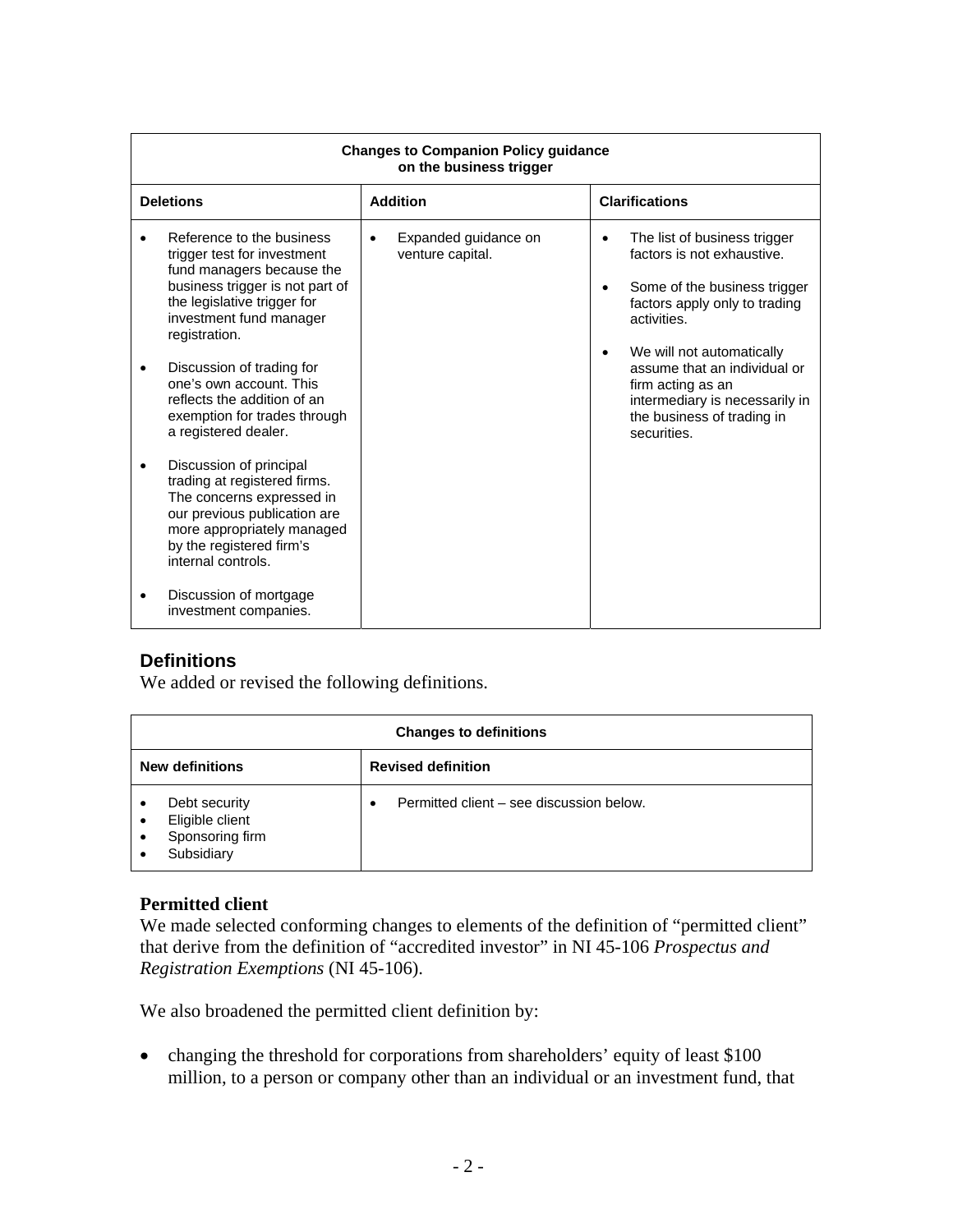has net assets of at least \$25 million as shown on its most recently prepared financial statements

- including partnerships and other business organizations (we now use the language "person or company" instead of "corporation"), foreign governments and agencies, and wholly-owned subsidiaries of Canadian pension plans
- designating as a permitted client vehicles that other permitted clients may use for their investing, as long as no non-permitted client also uses that vehicle for investing
- adding guidance to the Companion Policy that is derived from Companion Policy 45- 106 CP about matters such as when and how to assess qualification as a permitted client

# **Individual registration**

## **Proficiency requirements**

We made the following changes to the proficiency requirements:

| <b>Changes to proficiency requirements</b>                                                                                                                                                                                                                                                                                                  |                                                                                                                                                                                                                                                                                                                                                                                                                                                                                                                                                                                                                                                                                                                                                                                                              |                                                                                                                                                                                                                                                                                                                                                                                                                                                                       |  |  |  |
|---------------------------------------------------------------------------------------------------------------------------------------------------------------------------------------------------------------------------------------------------------------------------------------------------------------------------------------------|--------------------------------------------------------------------------------------------------------------------------------------------------------------------------------------------------------------------------------------------------------------------------------------------------------------------------------------------------------------------------------------------------------------------------------------------------------------------------------------------------------------------------------------------------------------------------------------------------------------------------------------------------------------------------------------------------------------------------------------------------------------------------------------------------------------|-----------------------------------------------------------------------------------------------------------------------------------------------------------------------------------------------------------------------------------------------------------------------------------------------------------------------------------------------------------------------------------------------------------------------------------------------------------------------|--|--|--|
| <b>Deletion</b>                                                                                                                                                                                                                                                                                                                             | <b>Additions</b>                                                                                                                                                                                                                                                                                                                                                                                                                                                                                                                                                                                                                                                                                                                                                                                             | <b>Clarifications</b>                                                                                                                                                                                                                                                                                                                                                                                                                                                 |  |  |  |
| 36-month time limit on<br>$\bullet$<br>examinations for individuals<br>who have been continuously<br>employed in the securities<br>industry.<br>A portfolio manager chief<br>compliance officer can no<br>longer qualify for that<br>category by having been<br>previously registered as a<br>portfolio manager advising<br>representative. | Training is included in the<br>$\bullet$<br>proficiency principle.<br>Proficiency requirements for<br>$\bullet$<br>chief compliance officers of<br>exempt market dealers.<br>The Exempt Market Products<br>$\bullet$<br>Exam, an alternative<br>examination for<br>representatives of exempt<br>market dealers. It is also<br>available to chief compliance<br>officers of exempt market<br>dealers.<br>The Mutual Fund Dealers<br>$\bullet$<br>Compliance Exam, an<br>alternative examination, for<br>chief compliance officers of<br>mutual fund dealers.<br>The PDO Exam plus the<br>$\bullet$<br>qualifications of a portfolio<br>manager advising<br>representative for a portfolio<br>manager chief compliance<br>officer<br>A portfolio manager chief<br>$\bullet$<br>compliance officer qualifies to | The 36-month time limit on<br>$\bullet$<br>examinations applies to<br>Québec representatives of<br>mutual fund dealers and<br>scholarship plan dealers who<br>have passed the<br>examinations prescribed by<br>Policy Q-9, Dealers,<br>Advisers and<br>Representatives.<br>Experience timelines have<br>$\bullet$<br>been clarified and unified.<br>They may be cumulative.<br>Chief compliance officers are<br>$\bullet$<br>subject to the proficiency<br>principle. |  |  |  |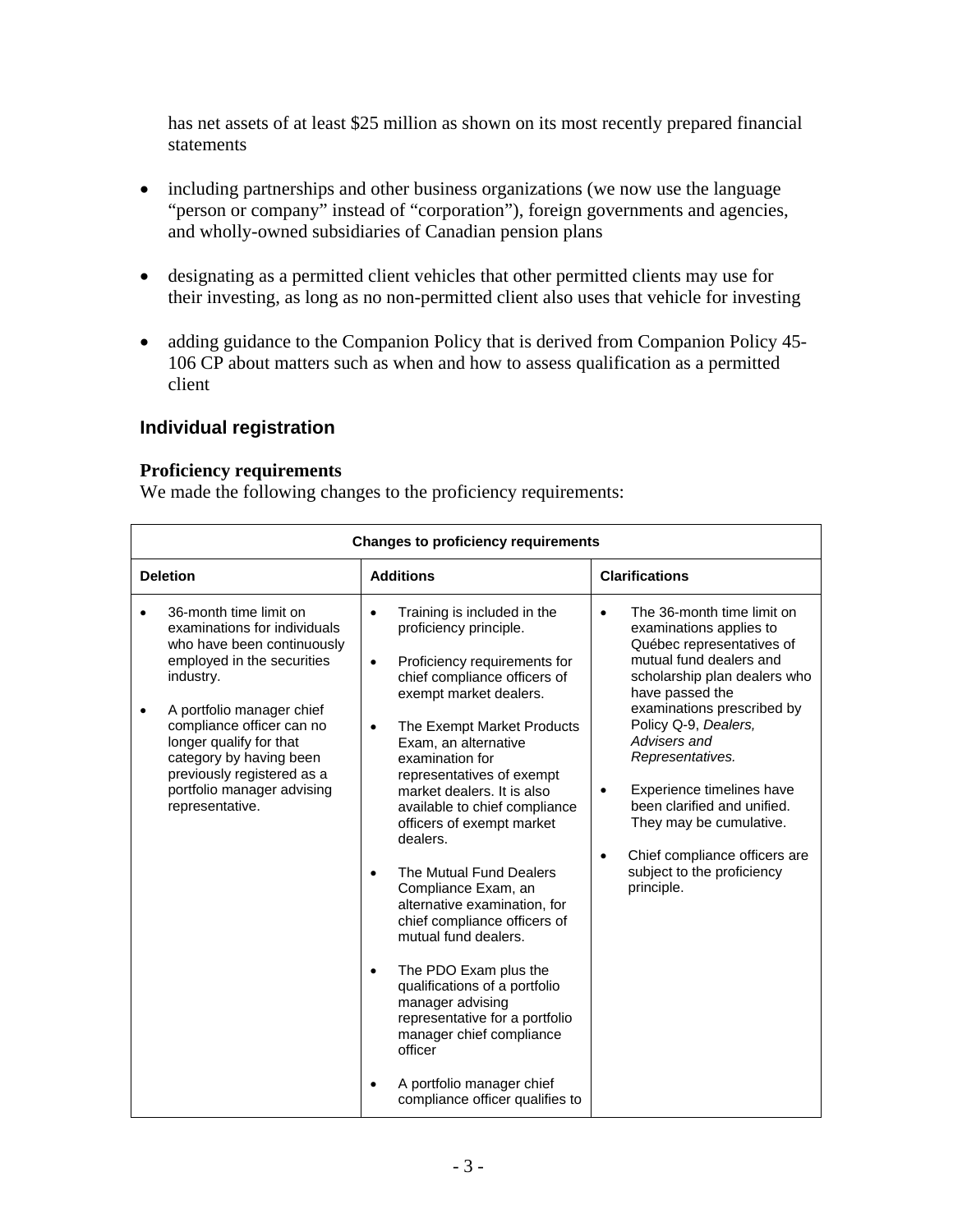|--|

## **Exemption for individuals carrying out investment fund manager activities**

We have never contemplated that individuals other than UDPs and CCOs of investment fund managers would have to register for activities carried out on behalf of a registered investment fund manager. However, for technical reasons, we added an exemption in the Instrument for these individuals.

# **Firm registration**

# **Exempt market dealers**

We eliminated the distinction between exempt market dealers that handle, hold, or have access to client assets and those that do not. We believe that all of the capital, insurance and conduct requirements are relevant and necessary whether or not an exempt market dealer handles, holds, or has access to client assets.

All exempt market dealers are required to submit annual financial statements to regulators. In recognition of their different business model, exempt market dealers are not required to submit interim financial statements to regulators.

## **Investment fund managers**

We made the following changes to investment fund manager registration:

| Changes to investment fund manager registration                                                                                                                                      |                                                                                                                                                                                                                                                                                                                                                                                                                                                                                                                                                                                                                                                                                                                                          |  |  |  |
|--------------------------------------------------------------------------------------------------------------------------------------------------------------------------------------|------------------------------------------------------------------------------------------------------------------------------------------------------------------------------------------------------------------------------------------------------------------------------------------------------------------------------------------------------------------------------------------------------------------------------------------------------------------------------------------------------------------------------------------------------------------------------------------------------------------------------------------------------------------------------------------------------------------------------------------|--|--|--|
| <b>Deletion</b>                                                                                                                                                                      | <b>Additions</b>                                                                                                                                                                                                                                                                                                                                                                                                                                                                                                                                                                                                                                                                                                                         |  |  |  |
| The cumulative capital requirement if the firm is<br>registered as both a portfolio manager and an<br>investment fund manager that trades its own<br>non-prospectus qualified funds. | A temporary two-year exemption for investment<br>fund managers whose head office is located<br>outside Canada.<br>For investment fund managers whose head<br>office is located in Canada, a temporary two-year<br>exemption from registration in any province or<br>territory where the head office is not located.<br>An exemption from the investment fund manager<br>registration requirement for capital accumulation<br>plans. This exemption will be available on a<br>temporary basis while we monitor the situation. It<br>will be available to the extent the plan is only<br>required to be registered as an investment fund<br>manager because the investment fund is an<br>investment option in a capital accumulation plan. |  |  |  |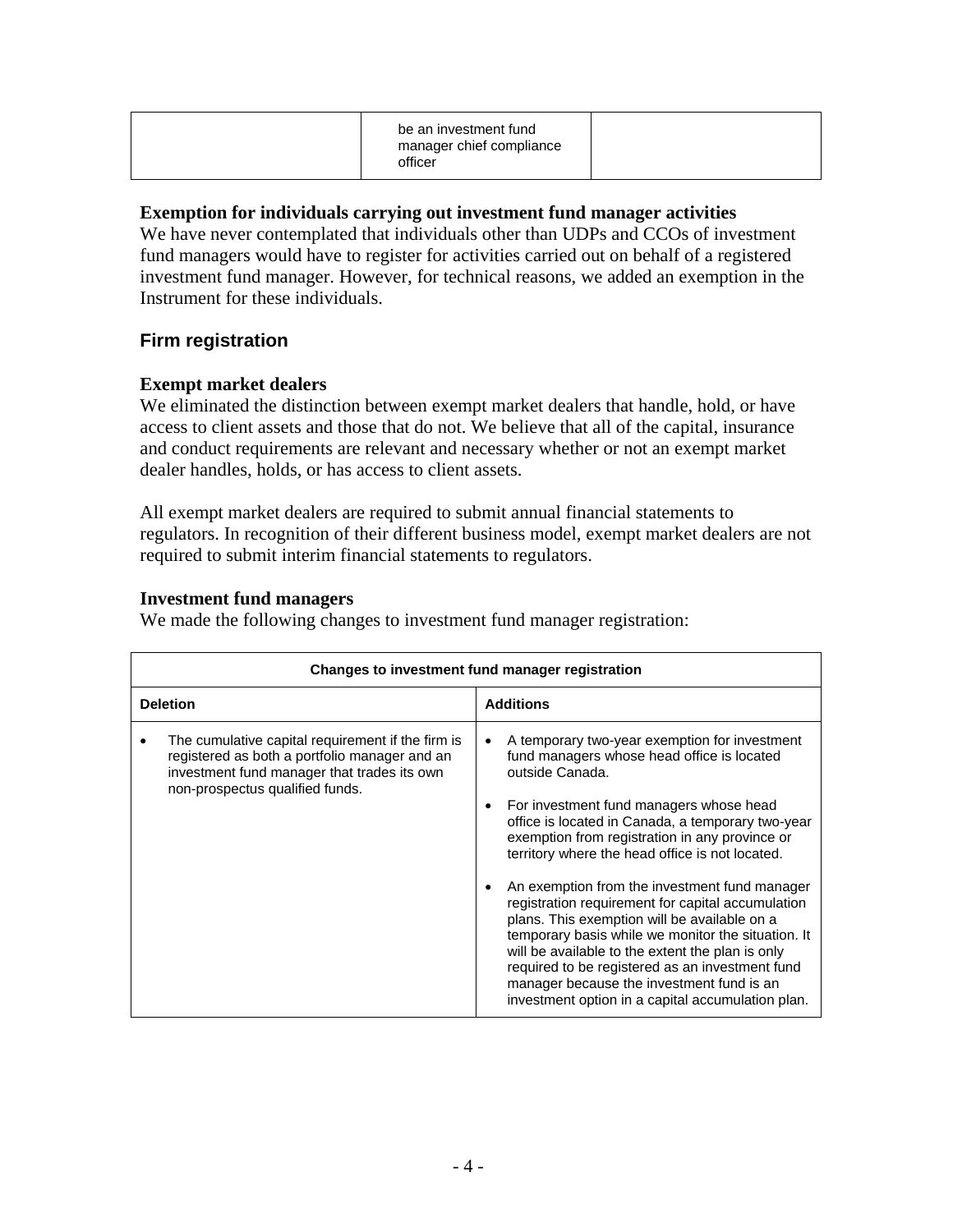# **Exemptions from the requirement to register**

# *General changes to exemptions regime*

For ease of reference, most of the registration exemptions are in the Rule. We have renamed the Rule to *Registrant Requirements and Exemptions* to reflect this change. NI 45-106 will become primarily a prospectus exemption rule.

# *Dealer exemptions*

We have added a number of new exemptions since the 2008 Proposal, most of which restate exemptions that existed in NI 45-106:

- individuals acting for investment fund managers this exemption is new, and has no predecessor exemption in NI 45-106
- person or company not in the business of trading in British Columbia, Manitoba and New Brunswick
- trades through or to a registered dealer
- additional investments in investment funds if initial purchase before September 14, 2005
- private investment club
- exchange contracts applicable in Alberta, British Columbia, Saskatchewan and New Brunswick
- small security holders selling and purchase arrangements
- capital accumulation plan exemption this exemption is new, and has no predecessor exemption in NI 45-106
- private investment fund loan and trust pools this exemption is new, and has no predecessor exemption in NI 45-106

# *Sub-adviser exemption*

We have not carried forward the sub-adviser exemption in the final version of the Rule. This change is a temporary. The exemption will remain in section 7.3 of OSC Rule 35- 502 *Non Resident Advisers*, and discretionary relief on a similar basis will still be granted in other jurisdictions. We made this change to give us an opportunity to review the exemption taking into account the regulatory responses to cross-border activity.

# *Portfolio managers trading their own pooled funds*

We clarified the Companion Policy discussion about the dealer exemption for portfolio managers trading their own non-prospectus qualified funds.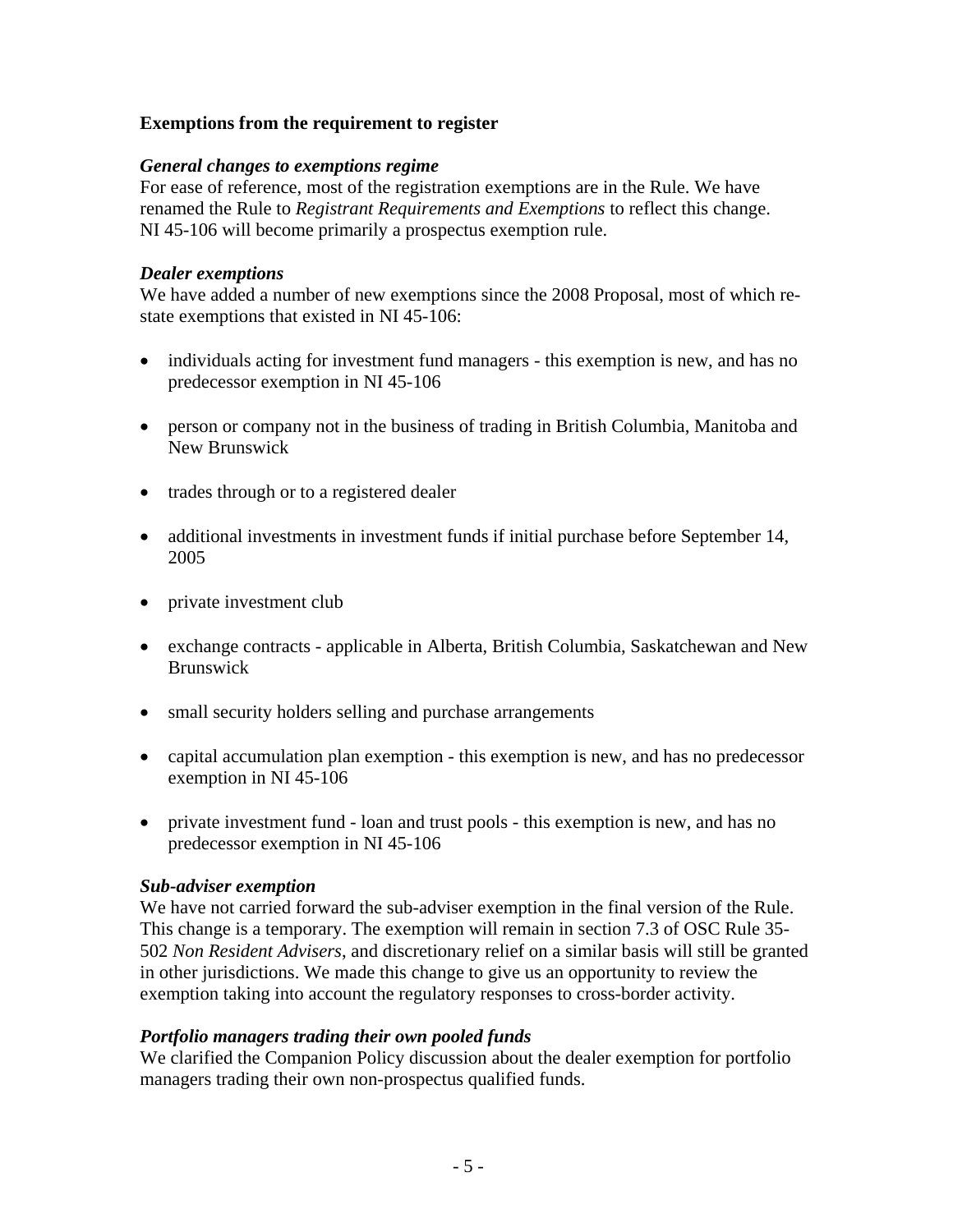## *International dealers and advisers*

Firms relying on the international dealer and international adviser exemptions will have to provide annual notice to regulator that they are using the exemption instead of notice when they stop using the exemption.

In Ontario, the requirement for international advisers acting as the portfolio manager of an investment fund to disclose in offering documents the difficulty of relying on enforcement rights will remain in OSC Rule 35-502. We will monitor its use and may propose its adoption in a National Instrument at a later date.

# **Business operations**

## **Record-keeping**

We made the following changes to record-keeping requirements:

|                 | Changes to record-keeping requirements                                                                                                                                           |                      |                                                                                                               |  |  |
|-----------------|----------------------------------------------------------------------------------------------------------------------------------------------------------------------------------|----------------------|---------------------------------------------------------------------------------------------------------------|--|--|
| <b>Deletion</b> |                                                                                                                                                                                  | <b>Clarification</b> |                                                                                                               |  |  |
|                 | The distinction between activity records and<br>relationship records. A single retention period of<br>seven years from the date a record is created<br>applies to these records. |                      | Guidance in the Companion Policy on the<br>records that must be kept and on electronic<br>storage of records. |  |  |

## **Account opening documentation**

We deleted the requirement to maintain account opening documentation. It was redundant because registered firms are required to maintain this information under the record keeping provision in the Rule.

#### **Acquisition of a registered firm's securities or assets**

We revised the requirement to provide notice of the intention to acquire a registered firm's securities or assets. This is to ensure that acquisitions with the potential to give rise to regulatory concerns, including holding companies of registered firms, are reviewed.

# **Solvency**

We made the following changes to the solvency requirements:

|                  | <b>Changes to solvency requirements</b>                                                                                                                                                       |                                                                                                                                    |  |  |  |
|------------------|-----------------------------------------------------------------------------------------------------------------------------------------------------------------------------------------------|------------------------------------------------------------------------------------------------------------------------------------|--|--|--|
| <b>Deletions</b> |                                                                                                                                                                                               | <b>Addition</b>                                                                                                                    |  |  |  |
|                  | Requirement to calculate working capital<br>monthly.                                                                                                                                          | Guidance in the Companion Policy on factors<br>٠<br>that can affect how frequently a firm should<br>calculate its working capital. |  |  |  |
|                  | Cumulative capital requirement for firms that are<br>registered as both portfolio managers and<br>investment fund managers that trade their own<br>non-prospectus qualified investment funds. |                                                                                                                                    |  |  |  |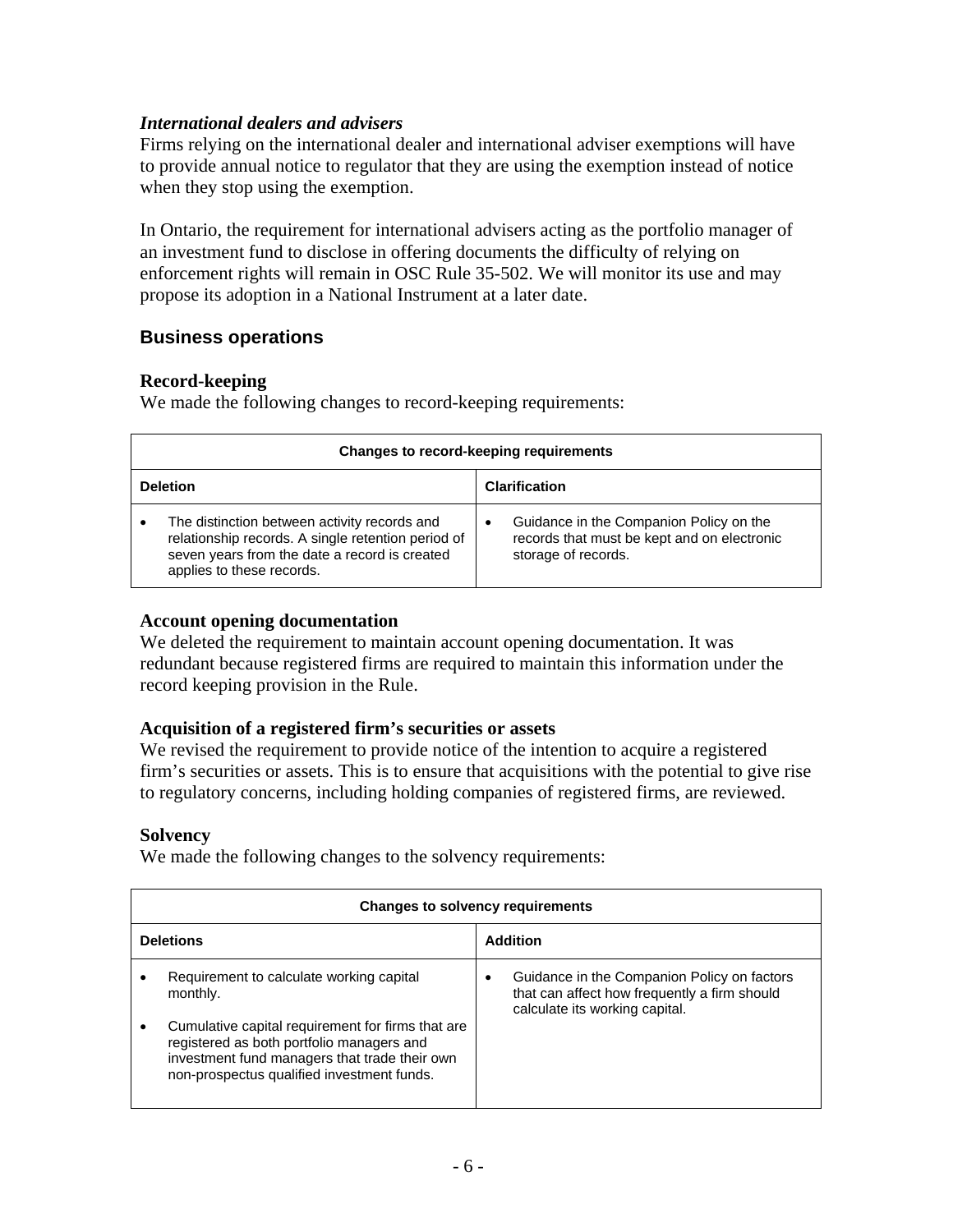# **Audits and financial reporting**

We made the following changes to audit and financial reporting requirements:

| Changes to audit and financial reporting requirements                                    |                                                                                                                                                                       |  |  |
|------------------------------------------------------------------------------------------|-----------------------------------------------------------------------------------------------------------------------------------------------------------------------|--|--|
| <b>Deletion</b>                                                                          | <b>Revision</b>                                                                                                                                                       |  |  |
| Requirement for a registered firm to direct an<br>auditor to conduct an audit or review. | "Quarterly financial information" changed to<br>"interim financial information", to ensure<br>consistency with International Financial<br>Reporting Standards (IFRS). |  |  |

# **Client relationships**

# **KYC and suitability**

## *Identification of insiders*

We limited the requirements to identify insiders to those who are insiders of reporting issuers and issuers whose securities are publicly traded.

## *Identification of partnerships and trusts*

In addition to corporations, registrants must now establish the identity of partnerships and trusts, in accordance with section 13.2(3) of the Rule. We revised the Rule to provide SRO members with an exemption from the requirement in that section because SRO rules set out similar requirements for their members.

# *KYC information in support of suitability*

Registrants do not have to collect this information from permitted clients for the purpose of suitability determination if the client has waived the suitability determination. However, if the registrant is managing the permitted client's investment portfolio on a discretionary basis, they must collect this information.

#### *KYC and suitability guidance in the Companion Policy*

We revised the guidance in the Companion Policy to clarify that:

- "gate-keeper" KYC is always required to establish the client's identity, even if a permitted client waives a suitability determination
- depending on the client relationship, the extent of KYC information that a registrant should obtain in support of suitability may differ
- all registrants must know the product they are recommending for the client or on which they are advising the client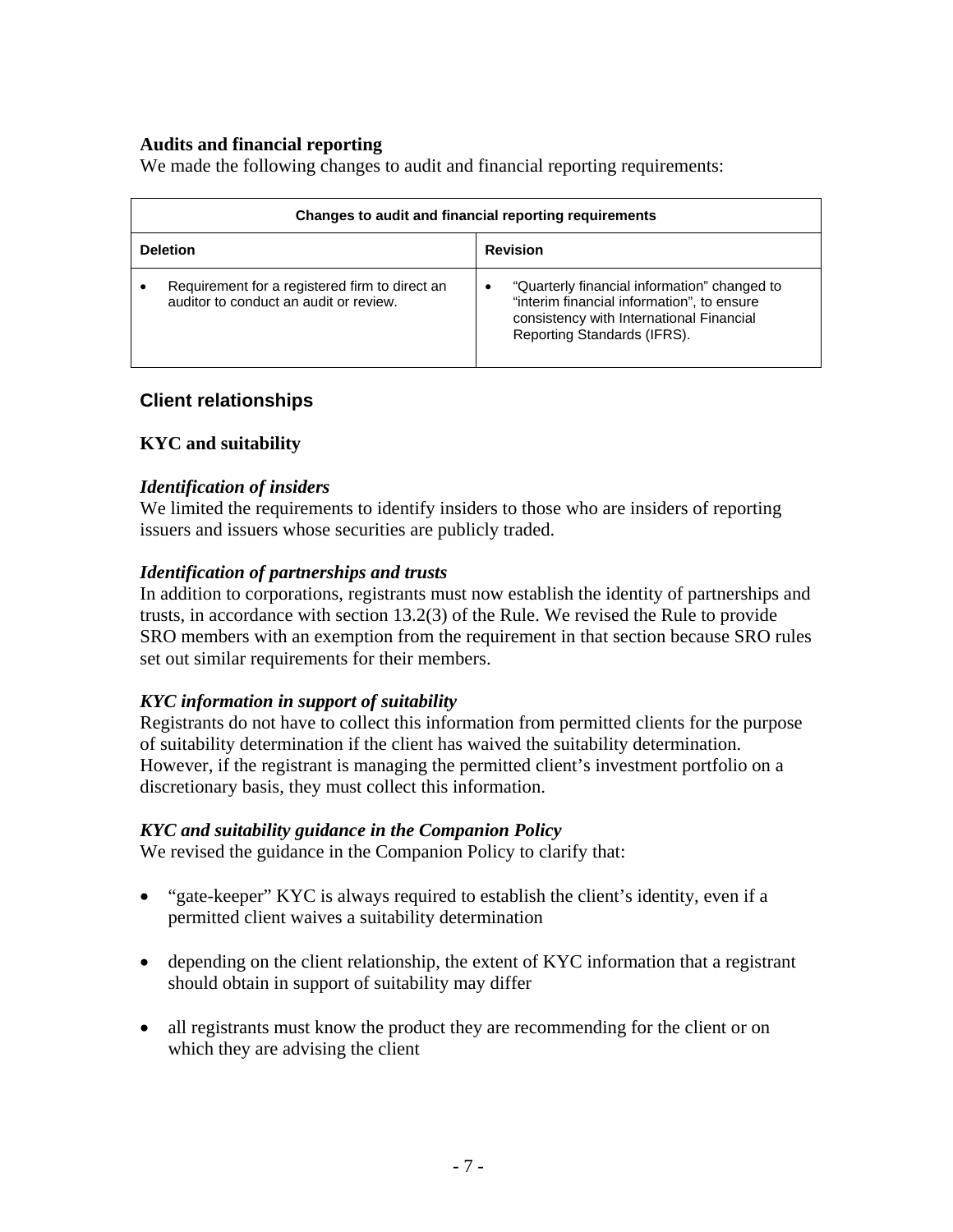# **Conflicts of interest**

The conflict of interest provisions have evolved since they were first published in 2007. We made further changes in response to comments on the 2008 Proposal. In some cases, we returned to proposals in the 2007 Proposal.

Other changes are consistent with the conflicts of interest principle. We have also made some clarifications. The objectives of the changes are to ensure that:

- clients receive meaningful disclosure about conflicts of interest
- unnecessary regulatory burdens are not imposed on registrants

| <b>Changes to conflict of interest provisions</b>                                                                                                                                                                                                                                                                                                                                                                                                                                                        |                                                                                                                                                                                                                                                                                                                                                                                                                           |                                                                                                                                                                                                                                                                                                                                                                                                                                                                                                  |  |  |  |
|----------------------------------------------------------------------------------------------------------------------------------------------------------------------------------------------------------------------------------------------------------------------------------------------------------------------------------------------------------------------------------------------------------------------------------------------------------------------------------------------------------|---------------------------------------------------------------------------------------------------------------------------------------------------------------------------------------------------------------------------------------------------------------------------------------------------------------------------------------------------------------------------------------------------------------------------|--------------------------------------------------------------------------------------------------------------------------------------------------------------------------------------------------------------------------------------------------------------------------------------------------------------------------------------------------------------------------------------------------------------------------------------------------------------------------------------------------|--|--|--|
| Items moved                                                                                                                                                                                                                                                                                                                                                                                                                                                                                              | <b>Additions</b>                                                                                                                                                                                                                                                                                                                                                                                                          | <b>Clarifications</b>                                                                                                                                                                                                                                                                                                                                                                                                                                                                            |  |  |  |
| Materiality threshold for the<br>$\bullet$<br>principle moved from the<br>Companion Policy to the<br>Rule.<br>Disclosure about related and<br>٠<br>connected issuers is now an<br>example of disclosure in the<br>Companion Policy. This is to<br>ensure that the articulated<br>best practices of disclosure<br>will apply.<br>Registered advisers must<br>deliver a client-friendly<br>description of how<br>opportunities are allocated<br>fairly, and not the actual<br>fairness policies, which may | Guidance in the Companion<br>$\bullet$<br>Policy on individuals<br>disclosing material conflicts to<br>their sponsoring firms.<br>Guidance on managed<br>$\bullet$<br>account transactions in the<br>Companion Policy.<br>Exemptions from limitations<br>$\bullet$<br>on recommendations include<br>recommendations about<br>investment funds for which a<br>registered firm is an adviser or<br>investment fund manager. | Used clearer language for<br>$\bullet$<br>the provisions of the section<br>on limitations on certain<br>managed account<br>transactions. We included<br>"investment fund managed<br>by the adviser" in the<br>concept of "investment<br>portfolio managed by the<br>adviser" to ensure we<br>implement the existing<br>interpretation of that section.<br>We also restored the existing<br>idea of "knowingly cause" in<br>that section.<br>Guidance in the Companion<br>Policy on disclosure to |  |  |  |
| be difficult for clients to<br>understand. Moved within<br>Rule to Part 14 Handling<br>client accounts – firms.                                                                                                                                                                                                                                                                                                                                                                                          |                                                                                                                                                                                                                                                                                                                                                                                                                           | clients clarifies that for<br>disclosure to be meaningful,<br>it should be made "in a<br>timely manner".                                                                                                                                                                                                                                                                                                                                                                                         |  |  |  |

# **Complaint handling**

# *New framework for complaint handling*

The CSA is currently working with the SROs on a harmonized framework for the complaint handling regime. This framework is expected to:

- set out standards and timelines for acknowledging, investigating and responding to client complaints, and
- require firms to monitor and report on complaints, so they can detect frequent and repetitive complaints that may, on a cumulative basis, indicate a problem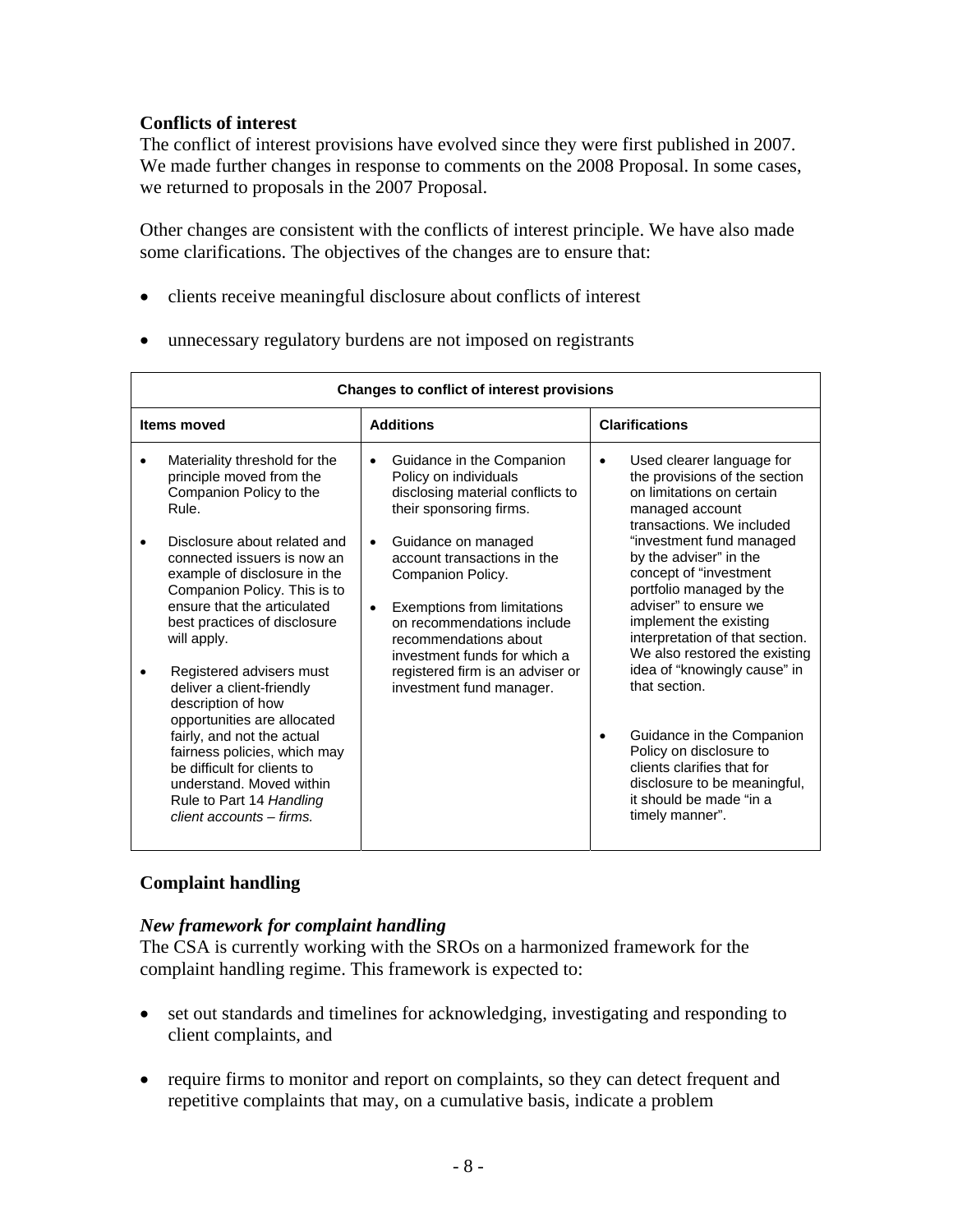At this time, we included in the Rule only the provisions that are harmonized according to the framework. We will incorporate the remainder of the complaint handling framework through amendments to the Instrument. The SROs published their proposals in the spring of 2009.

## *Dispute resolution*

We removed the requirement to "participate in an independent dispute resolution service" and we broadened the dispute resolution provision to include "mediation".

## **Relationship disclosure**

We aim to achieve harmonization between CSA and SRO client relationship requirements. Since that project is not yet complete, we included in the Rule only the provisions that are harmonized.

|                 | Changes to relationship disclosure provisions                                                                                                 |                                                                                                                                                                                                                                                                                                                                       |  |  |
|-----------------|-----------------------------------------------------------------------------------------------------------------------------------------------|---------------------------------------------------------------------------------------------------------------------------------------------------------------------------------------------------------------------------------------------------------------------------------------------------------------------------------------|--|--|
| <b>Addition</b> |                                                                                                                                               | <b>Clarifications</b>                                                                                                                                                                                                                                                                                                                 |  |  |
|                 | A general exemption for all dealers from<br>delivering relationship disclosure information to<br>permitted clients who waive the requirement. | The relationship disclosure principle has been<br>$\bullet$<br>refined. It will apply to all dealers and advisers.<br>The detailed relationship disclosure<br>٠<br>requirements are the minimum to be disclosed<br>by registrants that are not SRO members. SRO<br>rules set out essentially harmonized details for<br>their members. |  |  |

#### **Nominee name accounts**

We added guidance to the Companion Policy that it is good business practice for non-SRO members to hold client assets in client name and not in nominee name. The capital requirements for non-SRO members are not designed to reflect the added risk of holding client assets in nominee name. SRO rules add extra capital requirements and specify approved custodians to address these risks.

#### **Account activity reporting**

We made the following changes to the account activity reporting requirements:

|                  | Changes to account activity reporting requirements                                                                         |           |                                                                       |           |                                                                   |  |
|------------------|----------------------------------------------------------------------------------------------------------------------------|-----------|-----------------------------------------------------------------------|-----------|-------------------------------------------------------------------|--|
| <b>Deletions</b> |                                                                                                                            |           | <b>Addition</b>                                                       |           | <b>Clarification</b>                                              |  |
| ٠                | Requirement to report trades<br>otherwise than in trade<br>confirmations.                                                  | $\bullet$ | Scholarship plan dealers will<br>deliver annual client<br>statements. | $\bullet$ | The contents of all client<br>statements have been<br>harmonized. |  |
| ٠                | Mutual fund dealers do not<br>have to provide monthly<br>statements, even if a<br>transaction takes place in the<br>month. |           |                                                                       |           |                                                                   |  |